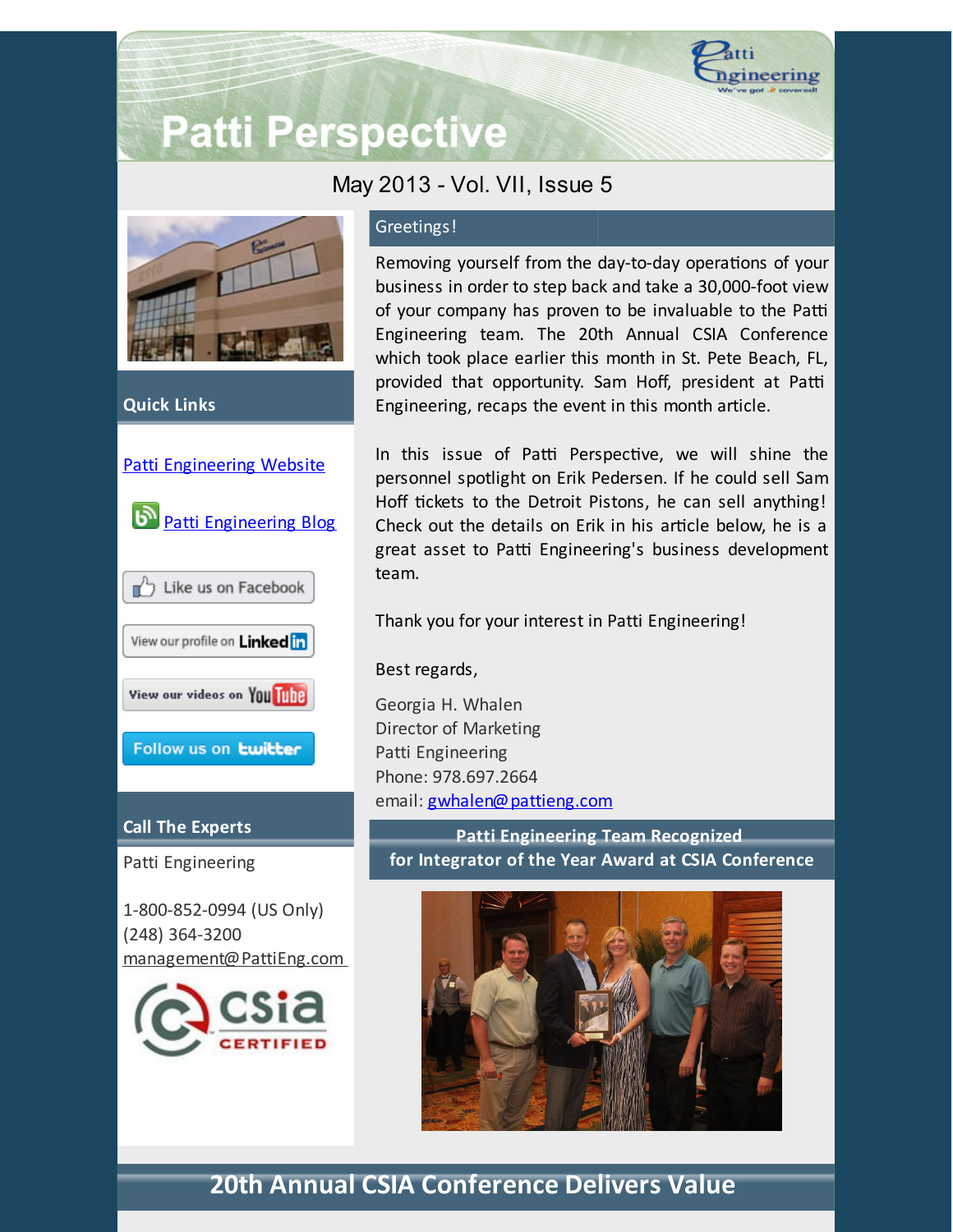The Patti Engineering staff recently attended the 2013 20th Integrators Association (CSIA) Conference in St. Pete Beach, FL. In 1989, Charlie Bergman started this organization with a monthly newsletter that targeted Control Systems Integration (CSI) companies. In 1994, Charlie, who retired from Bailey Controls, organized a conference with approximately a dozen companies in Wrightsville Beach, NC. The 2013 conference had more than 500 people in attendance representing the  $400+$ 



member companies. The Patti Engineering staff has attended 17 of these conferences, missing only one since 1996.

Some people are hesitant to go to the conference, feeling that perhaps they will lose a competitive advantage by talking to their competition, but we at Patti Engineering look at it as a helpful review with our peers. The conference features a dynamic group of speakers who focus on improving one's business; it is a great way to remove yourself from the dayto-day operations in order to step back and take a 30,000-foot view of your company.



During the 362 days you are not at the conference, the connected community, accessed via the web site **[www.controlsys.org](http://www.controlsys.org/?utm_source=Patti+Perspective+5_2013&utm_campaign=Patti+Perspective+5_13_update&utm_medium=email)**, is a great way to collaborate with other companies and automation supplier partners. There were over 60 partner member automation suppliers

that displayed at the CSIA conference. Our own president, Sam Hoff, who serves on the CSIA Board, is also head of the CSIA Partner Committee.

In 1997 the CSIA released the "Best Practices and Benchmarks" publication and then in 2001 the CSIA started auditing companies against this standard to verify that its certified member companies are implementing these high standard practices. Patti Engineering has been certified for over 10 years now and was one of the early adopters; passing the comprehensive audit in 2003 and passing the recertification audit every three years since.

#### Read the full [article](http://library.constantcontact.com/doc205/1101449641109/doc/HqxPhfW2WXhzAhnD.pdf) here

## **Patti Personnel - Erik Pedersen**

Erik Pedersen joined Patti Engineering in 2012, bringing a wealth of sales knowledge to the company to support ongoing business development efforts.

"Pedersen's dynamic personality and broad sales background have been tremendous in supporting growth," said Sam Hoff, president at Patti Engineering.



Erik brings five years of sales experience to his current role. Previously,

he worked for Olympia Entertainment managing premium sales. Prior to Olympia, he was responsible for corporate sales with the Detroit Pistons. He earned a Bachelor's degree in sports administration with an emphasis in business, management, marketing and communications from Cornell College. He also earned his Master's degree in education from Marietta College.